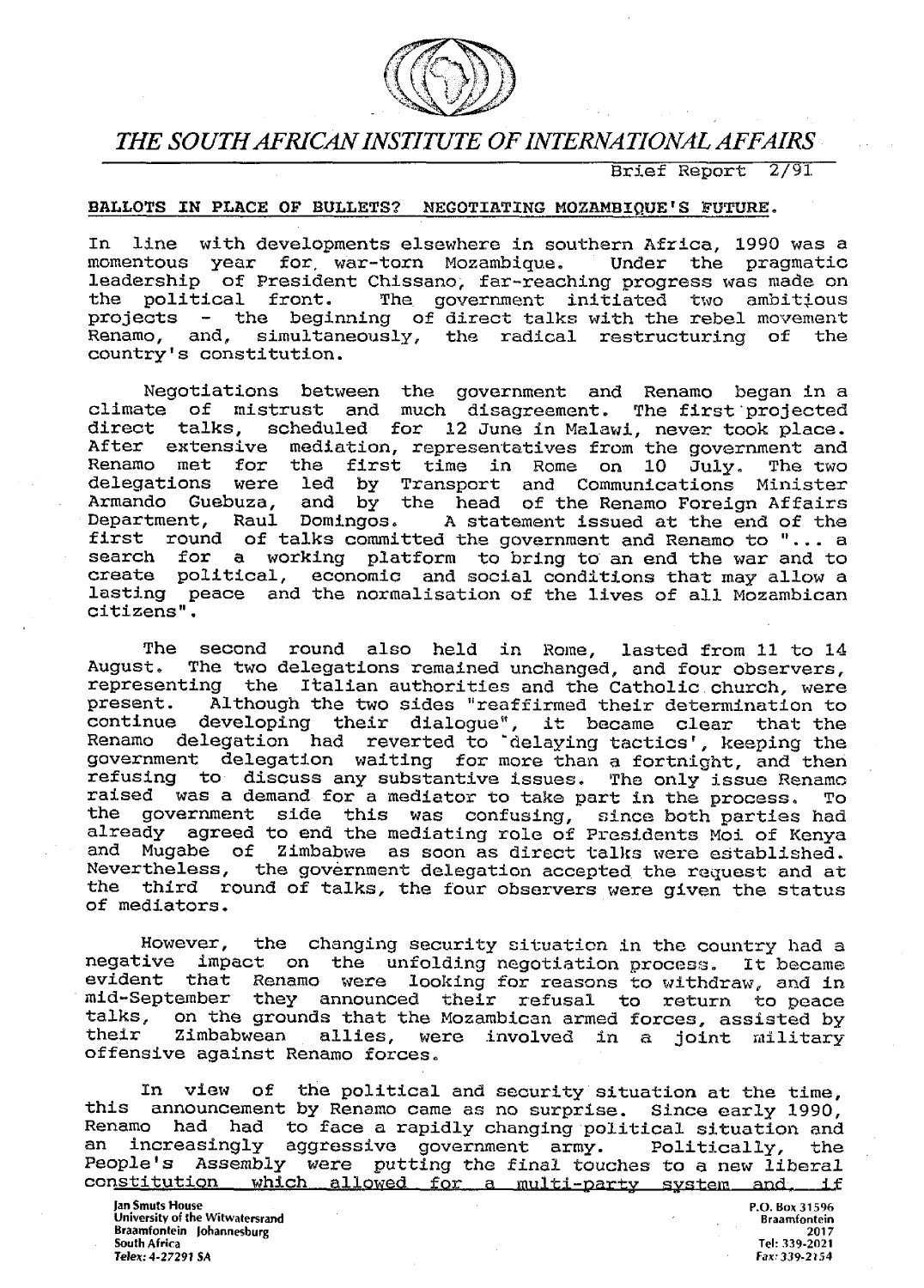implemented, would remove the rebel movement's political raison d'etre. Even so, rebel strategists counted on winning overwhelmingly in heavily populated areas which Renamo had long controlled in the central provinces of Manica, Nampula, Sofala, Tete and Zambezia. In addition, Renamo believed its administrative system based on mambos (traditional chiefs) could deliver a significant vote.

Surprisingly, in late February the government's armed forces and the Zimbabwean National Army stepped up pressure on the rebel headquarters in the Gorongosa mountain region in Sofala province. The successful offensive forced Renamo leader Dhlakama north, to<br>just 50 kilometers south of Malawi. More importantly, Renamo just 50 kilometers south of Malawi. suffered a serious defeat in Zambezia province, where for the first time in five years Frelimo regained control over hundreds of thousands of peasant farmers who had acted as Renamo's civilian base of support.

The strain of the government's military successess resulted in Dhlakama's refusal to send his negotiating team to the third round of talks. Renamo accused Chissano of bad faith in launching the offensive, while Mozambican officials pointed out that until a ceasefire was reached, military operations would continue.

By mid-October, Renamo gave in to international pressure (international involvement would become a regular feature of future negotiations) to return to the third round of talks. Once again, direct talks took place in Rome, on 8 and 9 November, with the four observers now playing the role of mediators. Then, on 1 December, the first significant progress was made. The two sides signed a partial ceasefire agreement, which was not received without Although government officials stated that this agreement "...is a long way from the general cease-fire agreement that was and is the objective of the negotiations", it is seen as a first step and a beginning of a military de-escalation that will bring the war to an end.

The agreement centres on the withdrawal of Zimbabwean troops to the two rail corridors that, link Zimbabwe to the Mozambican ports of Beira (the 'Beira corridor') and Maputo (the 'Limpopo corridor'). Renamo promised to desist from attacking these corridor')» Renamo promised to desist from attacking these corridors. Agreement was also reached that Renamo would no longer continue with attacks on Red Cross convoys. The implementation of the agreement is to be monitored by a Joint Monitoring Commission, whose members would be made up of representatives from the Soviet Union, the United States, France, Great Britain, Zimbabwe, Zambia, Congo, Kenya, Portugal, Mozambique and Renamo. South Africa has not been invited to sit on the Commission.

All indications are that this limited agreement will be followed by more comprehensive negotiations. Direct talks followed by more comprehensive negotiations. Direct talks continue, this time with the active involvement and mediation of Italian Prime Minister Giulio Andreotti and American Undersecretary for African Affairs Herman Cohen. At the request of President Chissano,. both politicians had intense discussions with Renamo leader Dhlakama.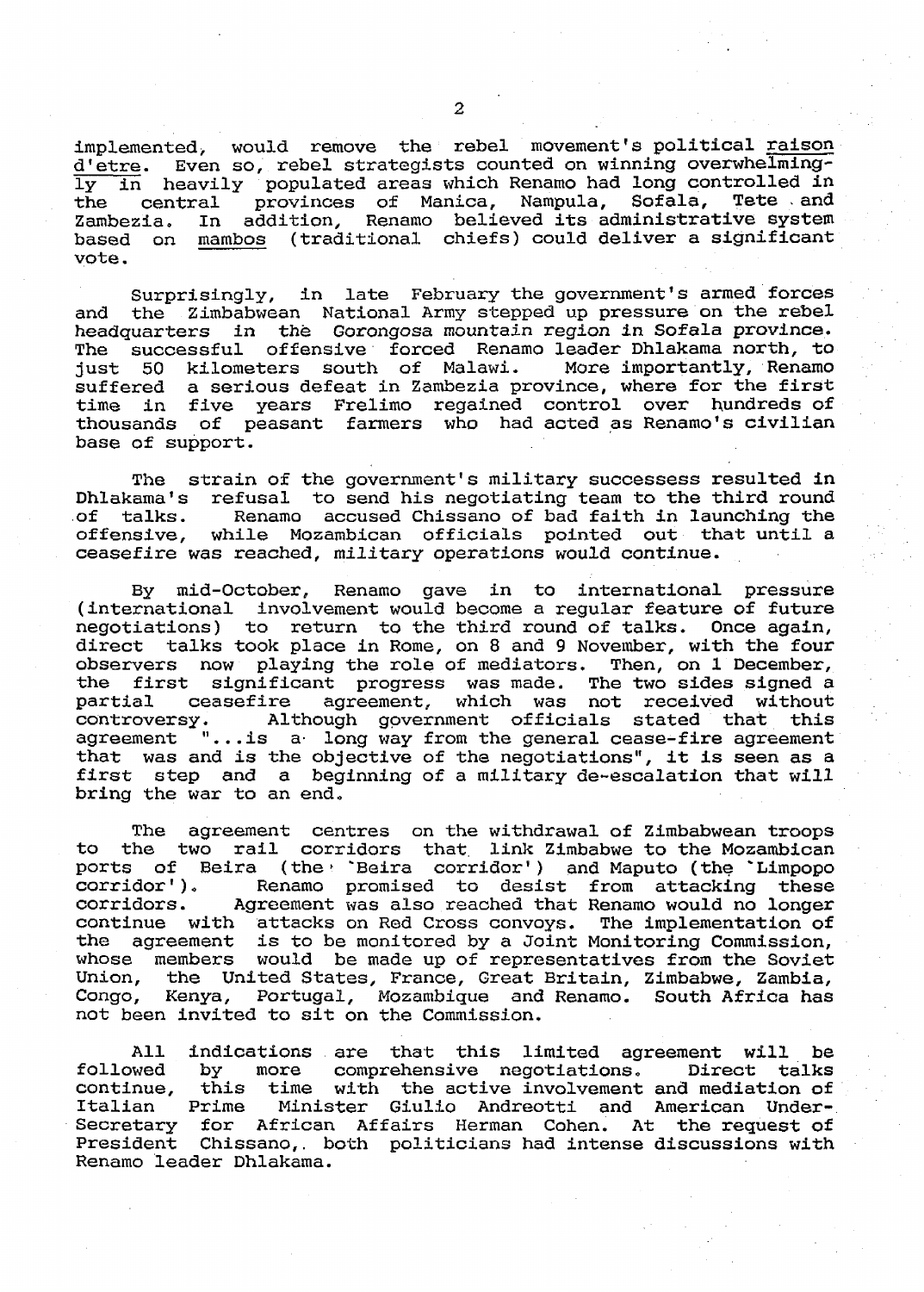When the current peace initiative is analysed against the broader socio-economic situation in Mozambique, it seems that a political settlement is a necessary, but not sufficient, condition for peace. For Mozambican society peace and stability will remain elusive unless and until the continued cycle of destruction is broken and the widespread social banditry generated by Renamo is effectively addressed. Peace and stability will also depend on the authorities' ability and will adequately to address the following structural problems:

## \* The poor state of the economy

Despite Mozambique's development potential, a continuous state of war has severely damaged most sectors of the economy and the bulk of the country's resources remain untapped. Radical economic restructuring, begun in 1987, seems to have arrested the negative economic spiral that plagued the country in the mid-1980s. However, the benefits from the Economic Recovery Programme (ERP) have not been evenly spread. In the rural areas the war has negated many of the potential benefits of the ERP, by frustrating marketing systems. Many proposed large scale agricultural and mining projects have been put on hold, pending peace. In the urban areas, continual power cuts and other disruptions have frustrated the recovery of the industrial sector. Meanwhile, price rises and the removal of subsidies, which have been only partially compensated for by increases in wages, have led to a sharp decline in the living standards of the urban poor. This, coupled with delays by many firms in paying salaries, resulted in widespread labour unrest in early 1990. Strikes and protests continued to simmer in various parts of the country throughout the year.

### The absence of democracy and the weakness of the state

Frelimo inherited weak state structures at independence, and for a number of reasons - including an illiteracy rate of 70 per cent was unable to devise an effective and participatory system of decision making and implementation. This has resulted in decision making and implementation. This has resulted in widespread political alienation and a virtual absence of the state, especially in the rural areas. Local government structures operate<br>sporadically, if at all, in most areas of Mozambique. This problem if at all, in most areas of Mozambique. This problem is exacerbated by poor government policy. Without improvements on the economic and security fronts, remaining state structures will decline even further, giving the government less and less capacity to implement whatever reform or emergency measures are taken in Maputo.

Hopefully, the newly adopted constitution - viewed by many as a declaration of intent rather than a blueprint for democracy will go a long way in arresting the disturbing pattern of political<br>alienation. The new constitution, implemented on 1 December 1990, The new constitution, implemented on 1 December 1990, permits the formation of multiple political parties and calls for<br>secret balloting in national elections, which would be on a in national elections, which would be on a majority vote system rather than proportional representation. It prohibits political parties based on regional or ethnic ties, and requires all parties to reject violence. The new constitution also expressed that pursues to reject vicioneer into now concertation and judiciary; and it abolishes the death penalty.